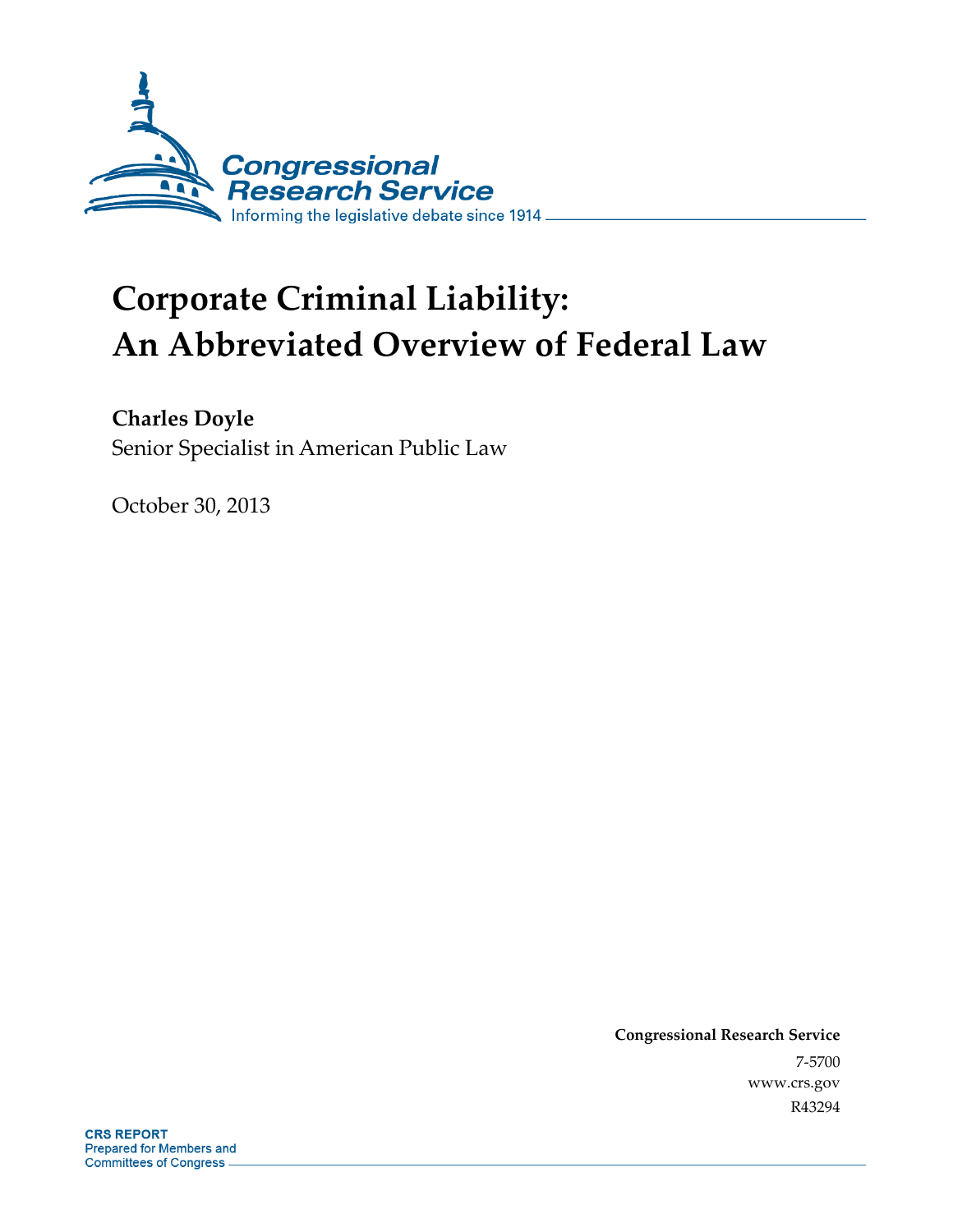### **Summary**

A corporation is criminally liable for the federal crimes its employees or agents commit in its interest. Corporate officers, employees, and agents are individually liable for the crimes they commit, for the crimes they conspire to commit, for the foreseeable crimes their coconspirators commit, for the crimes whose commission they aid and abet, and for the crimes whose perpetrators they assist after the fact.

The decision whether to prosecute a corporation rests with the Justice Department. Internal guidelines identify the factors that are to be weighed: the strength of the case against the corporation; the extent and history of misconduct; the existence of a compliance program; the corporation's cooperation with the investigation; the collateral consequences; whether the corporation has made restitution or taken other remedial measures; and the alternatives to federal prosecution. As in the case of individual defendants, corporation prosecutions rarely result in a criminal trial. More often, the corporation pleads guilty or enters into a deferred or delayed prosecution agreement.

During a criminal investigation and throughout the course of criminal proceedings, corporations enjoy many, but not all, of the constitutional rights implicated in the criminal investigation or prosecution of an individual. Corporations have no Fifth Amendment privilege against selfincrimination. On the other hand, the courts have recognized or have assumed that corporations have a First Amendment right to free speech; a Fourth Amendment protection against unreasonable searches and seizures; a Fifth Amendment right to due process and protection against double jeopardy; Sixth Amendment rights to counsel, jury trial, speedy trial, and to confront accusers, and to subpoena witnesses; and Eighth Amendment protection against excessive fines.

Corporations cannot be jailed. Otherwise, corporations and individuals face many of the same consequences following conviction. The federal Sentencing Guidelines influence the sentencing consequences of conviction in many instances. Corporations can be fined. They can be placed on probation. They can be ordered to pay restitution. Their property can be confiscated. They can be barred from engaging in various types of commercial activity. The Guidelines speak to all of these.

For example, the corporate fine Guidelines begin with the premise that a totally corrupt corporation should be fined out of existence, if the statutory maximum permits. A corporation operated for criminal purposes or by criminal means should be fined at a level sufficient to strip it of all of its assets. In other cases, the Guidelines recommend fines and sentencing features that reflect the nature and seriousness of the crime of conviction and the level of corporate culpability and remedial efforts.

This is an abbreviated version of a longer CRS Report, without the footnotes or citations and attributions to authorities that appear in the longer report. The parent report is entitled CRS Report R43293, *Corporate Criminal Liability: An Overview of Federal Law*.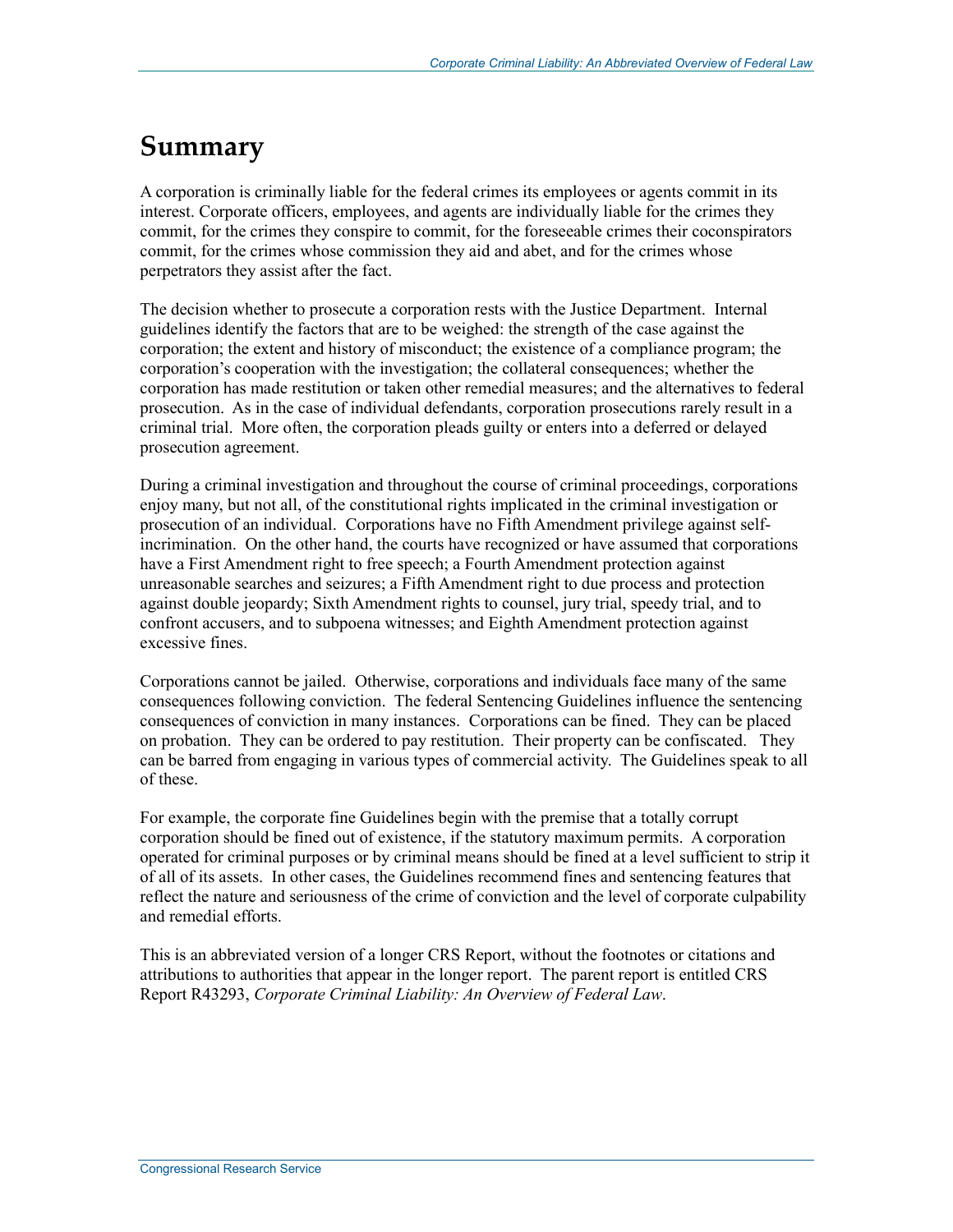## **Contents**

#### Contacts

|--|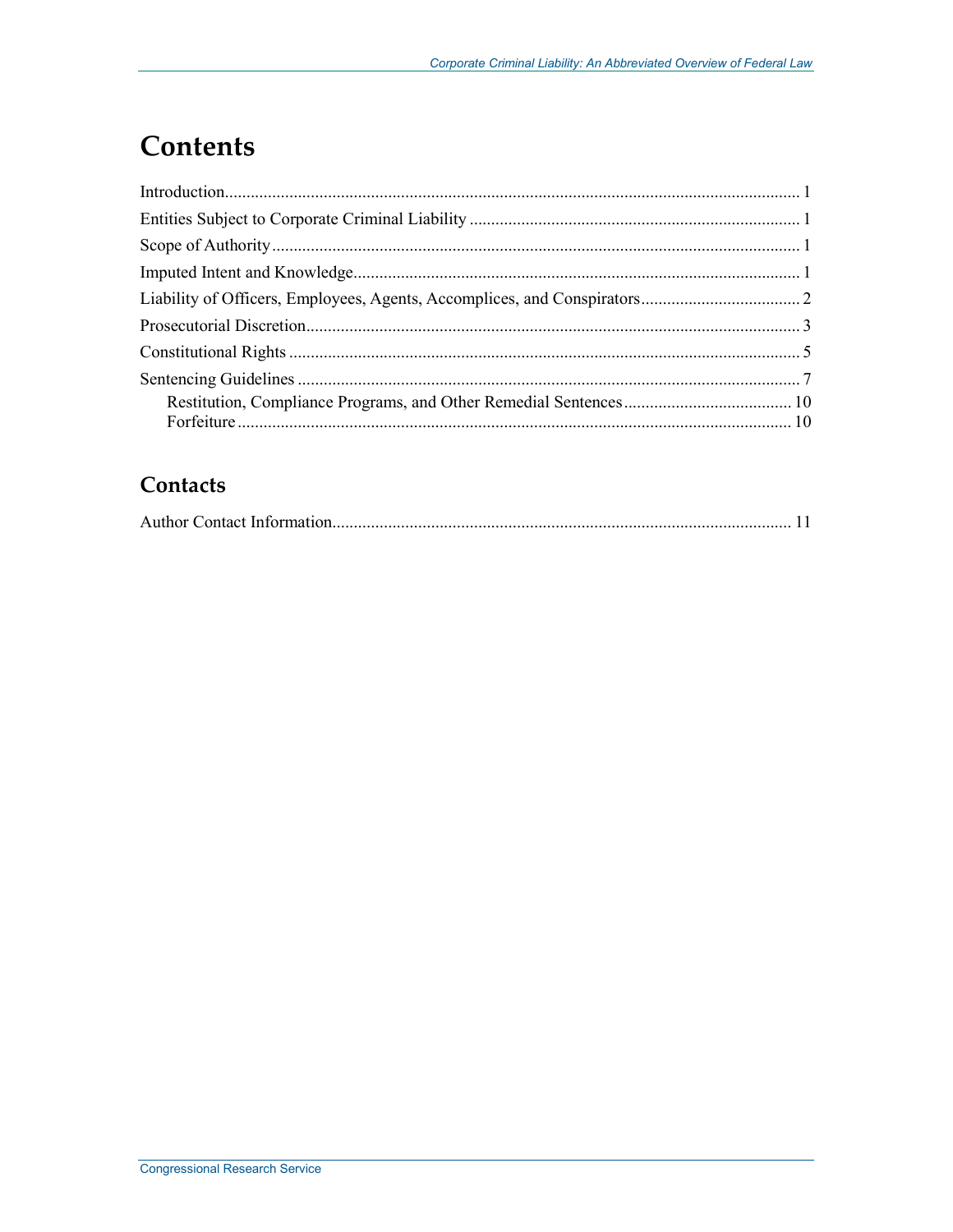## **Introduction**

Under federal law, corporations and most other legal entities may be criminally liable for the crimes of their employees and agents. This is true in the case of regulatory offenses, like crimes in violation of the Federal Food, Drug, and Cosmetic Act; it is true in the case of economic offenses, like crimes in violation of the securities laws; and it is true in the case of common law crimes, like keeping a house of prostitution in violation of the Mann Act. Ordinarily, the agents and employees who commit the crimes for which their principals and employers are liable also face prosecution and punishment.

## **Entities Subject to Corporate Criminal Liability**

Most federal criminal statutes apply to "whoever," or to any "person" who violates their prohibitions. Although, in ordinary parlance, the word "person" usually refers to a human being, the law often gives it a broader meaning. The Dictionary Act provides that "In determining the meaning of any Act of Congress, unless the context indicates otherwise ... the words 'person' or 'whoever' include corporations, companies, associations, firms, partnerships, societies, and joint stock companies, as well as individuals." The courts have used the Dictionary Act definition to give meaning to the words "person" or "whoever" in the context of a criminal statute.

Federal statutes frequently provide individual definitions of the entities that fall within their proscriptions. Some are as terse as that of the racketeering statute, "'person' includes any individual or entity capable of holding a legal or beneficial interest in property." Others, like the tax crime definition, are more detailed. Still others have taken special care to mention governmental entities when listing those covered by their proscriptions.

## **Scope of Authority**

Corporate criminal liability is ordinarily confined to offenses (a) committed by the corporation's officers, employees, or agents; (b) within the scope of their employment; and (c) at least in part for the benefit of the corporation. The judicial test for whether an activity falls within the individual's scope of authority is whether the individual engages in activities "on the corporation's behalf in performance of [his] general line of work.... those acts must be motivated, at least in part, by an intent to benefit the corporation." If the standard is met, the corporation will be liable notwithstanding the fact that it expressly directed its agent, employee, or officer not to commit the offense at issue.

## **Imputed Intent and Knowledge**

As a general rule, the courts have held that "[c]orporations may be held liable for the specific intent offenses based on the 'knowledge and intent' of their employees." Again, the rule extends only to those instances when the employee or agent acted, or acquired knowledge, within the scope of his or her employment, seeking, at least in part, to benefit the corporation. The law is somewhat more uncertain when a corporation's liability turns not upon the knowledge or the intent of a single employee but upon cumulative actions or knowledge of several.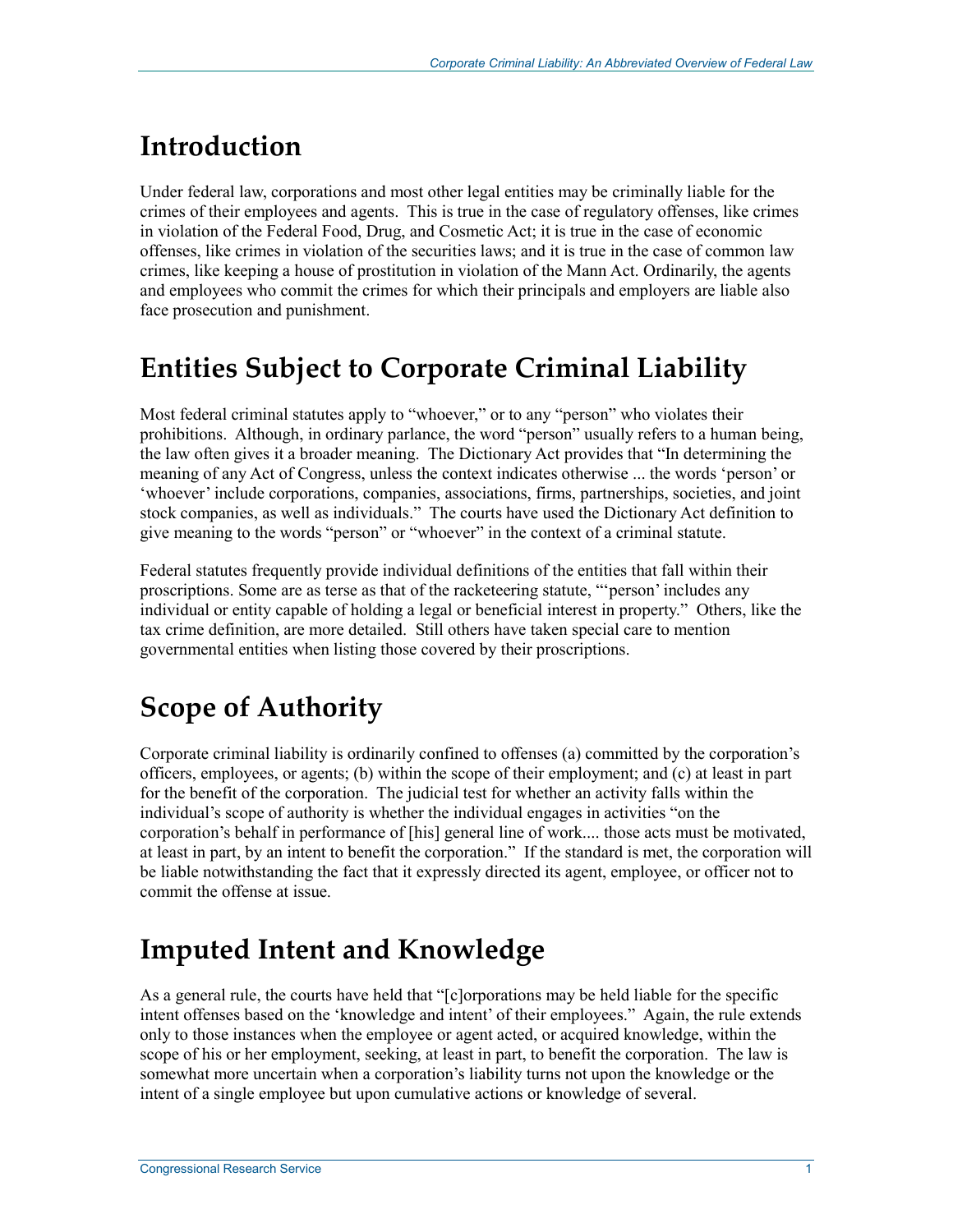## **Liability of Officers, Employees, Agents, Accomplices, and Conspirators**

With rare exception, statutes which expose a corporation to criminal liability do not absolve the officers, employees, or agents whose violations are responsible for the corporation's plight. From time to time, the courts have encountered the argument that an individual cannot be at once both the person who violates the statute and the personification of the corporation that violates the statute: "[W]hen the officer is acting solely for his corporation, the appellee contends that he is no longer a 'person' within the Act. The rationale for this distinction is that the activities of the officer, however illegal and culpable, are chargeable to the corporation as the principal but not to the individual who perpetrates them." To which the courts have responded, "No intent to exculpate a corporate officer who violates the law is to be imputed to Congress without clear compulsion."

Conspiracy raises a slightly more difficult issue. Conspiracy is the agreement of two or more persons to commit some other federal crime. Although the courts have sometimes recognized an intracorporate defense in civil conspiracy cases, they have concluded that a corporation and each of the participating individuals may be liable for plots among two or more of the corporation's officers or employees. On the other hand, a "corporate officer, acting alone on behalf of the corporation, [may] not be convicted of conspiring with the corporation."

Conspiracy also presents one of the three situations in which corporate officials and employees may face criminal liability under federal law even though they themselves did not commit, and perhaps did not even know of, the misconduct of other officers or employees. Thus, though an officer or employee has no direct hand in the matter, he is liable for foreseeable offenses committed by one of his co-conspirators in furtherance of their common scheme.

The second situation occurs when the official or employee either instructs another to commit a federal offense or aids and abets another in the commission of a federal offense, or takes some action after the fact to conceal the commission of a federal offense by another. Like conspiracy, liability for procuring or aiding and abetting the offense of another focuses on conduct committed before the commission of the underlying substantive offense: "In order to aid and abet another to commit a crime it is necessary that a defendant in some sort associate himself with the venture, that he participate in it as in something that he wishes to bring about, that he seek by his action to make it succeed." The officer or employee must know of the colleague's pending misconduct and by his action intend to facilitate it. Moreover, unlike conspiracy, which requires at least two individuals, even a sole stockholder may be guilty of aiding and abetting the crime of a corporation.

Misprision and liability as an accessory after the fact focus on conduct committed after the commission of the underlying substantive offense. Misprision requires proof that the defendant knew of the commission of a federal felony by another, and that he not only failed to report the offense to authorities but affirmatively acted to conceal it. An accessory after the fact charge requires proof that the defendant knew of the commission of a federal offense by another and assisted the other to avoid arrest, trial, or punishment. Both statutes essentially create general obstruction of justice offenses. Consequently, the specific actions which offend their prohibitions will often constitute offenses under other more specific federal obstruction statutes.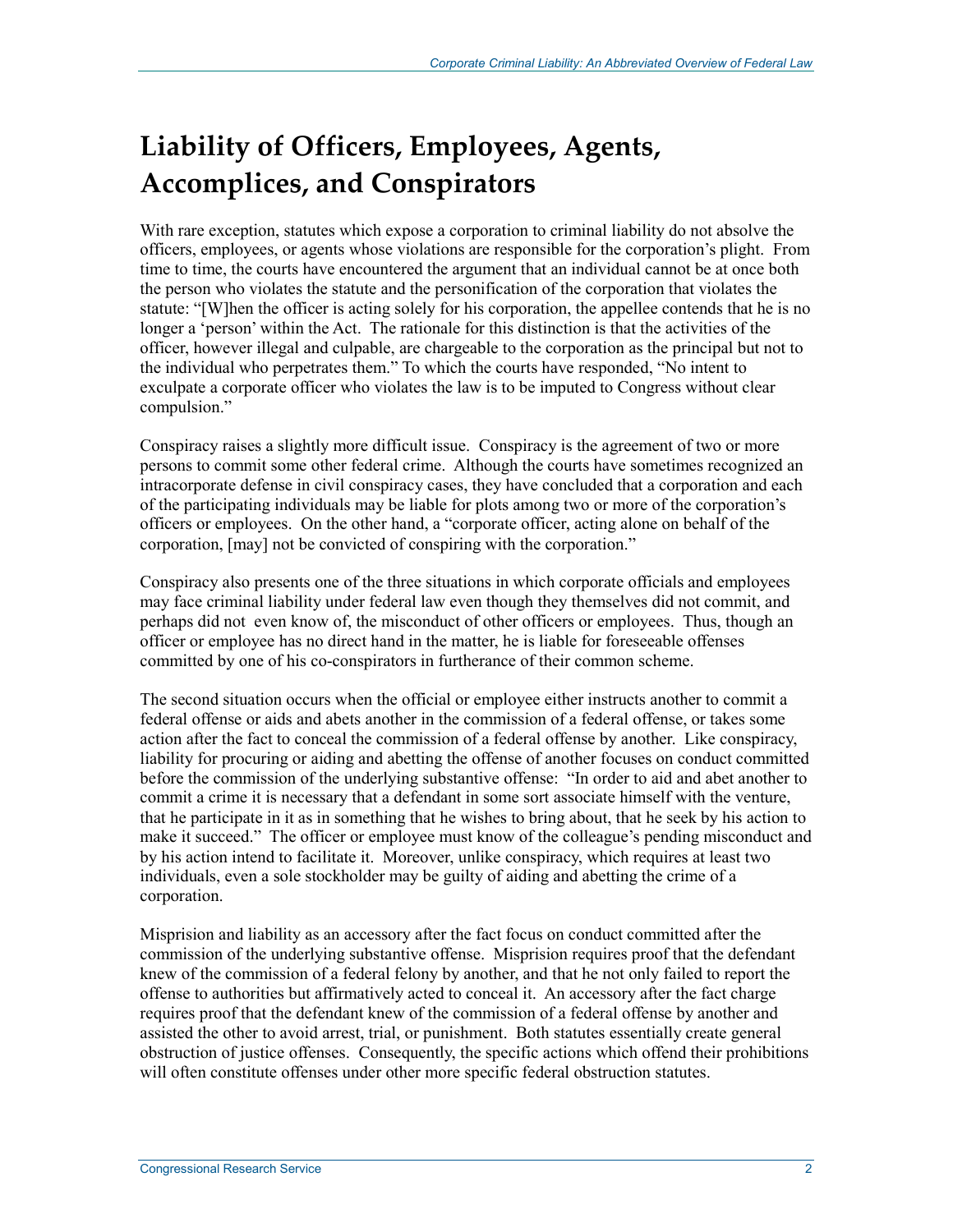The third instance of official liability triggered by the misconduct of others within the corporation requires no knowing participation, but instead occurs when a corporate official, responsible to do so, fails to prevent the commission of an offense. This is the least common of the three. It arises in the context of a regulatory scheme, crafted to ensure public welfare and capped with a criminal proscription which says nothing of the knowledge necessary for conviction.

### **Prosecutorial Discretion**

The decision to prosecute a corporation or its culpable employees or both is vested in the Justice Department. The courts will review the exercise of that discretion only in rare instances and then primarily to protect the constitutional rights of a defendant or potential defendant.

The Justice Department has two sets of guidelines governing the decision to prosecute—one general ("Principles of Federal Prosecution") and the other a supplement devoted to corporations ("Principles of Federal Prosecution of Business Organizations"). As they make clear, the decision to prosecute is in fact a series of decisions. The first is whether to initiate, decline, or defer a prosecution. Here perhaps the most easily assessed factor is the strength of the case against the defendant or defendants. Prosecutors ordinarily will not initiate a prosecution unless there is probable cause to believe that a person has committed a federal crime. On the other hand, prosecutors will seriously consider initiating a prosecution if they believe that they have sufficient admissible evidence to convict. In those instances, the additional factors that influence the determination to prosecute fall into three categories: the weight of the federal interest, the prospect of effective prosecution elsewhere; and the adequacy of other alternatives.

*Federal Interests*: Whether to proceed with a prosecutable case ordinarily turns on the nature and seriousness of the offense and the culpability of the defendants. Some crimes, such as those involving immigration, civil rights, or federal tax violations, may warrant federal prosecution because of their very nature. Others, such as those involving major fraud or illicit drug trafficking, may call for federal prosecution because of the wide-spread harm they can inflict. The critical factors when it comes to corporate liability, however, are culpability factors. The factors identified in the business organization guidelines include (1) the pervasiveness of the wrongdoing within the corporation; (2) the corporation's history of misconduct; (3) the existence and performance of compliance programs; (4) the corporation's timely and voluntary disclosure of wrongdoing; (5) the corporation's cooperation; (6) an absence of obstruction; (7) collateral consequences; and (8) restitution.

In the eyes of the guidelines: "Charging a corporation for even minor misconduct may be appropriate where the wrongdoing was pervasive and was undertaken by a large number of employees, or by all the employees in a particular role within the corporation, or was condoned by upper management." Conversely, it may not be appropriate to charge a corporation, "particularly one with a robust compliance program in place, under a strict *respondeat superior* theory for the single isolated act of a rogue employee." Most cases will fall between the two extremes and require recourse to other factors as well.

One indication of the pervasiveness of corruption within a corporation may be its involvement and response to any wrongdoing in its past. Past criminal conduct is telling, but the guidelines explain that earlier civil or regulatory enforcement actions may also be taken into account. The same may be said of the past transgressions of subsidiaries or affiliates, although short of a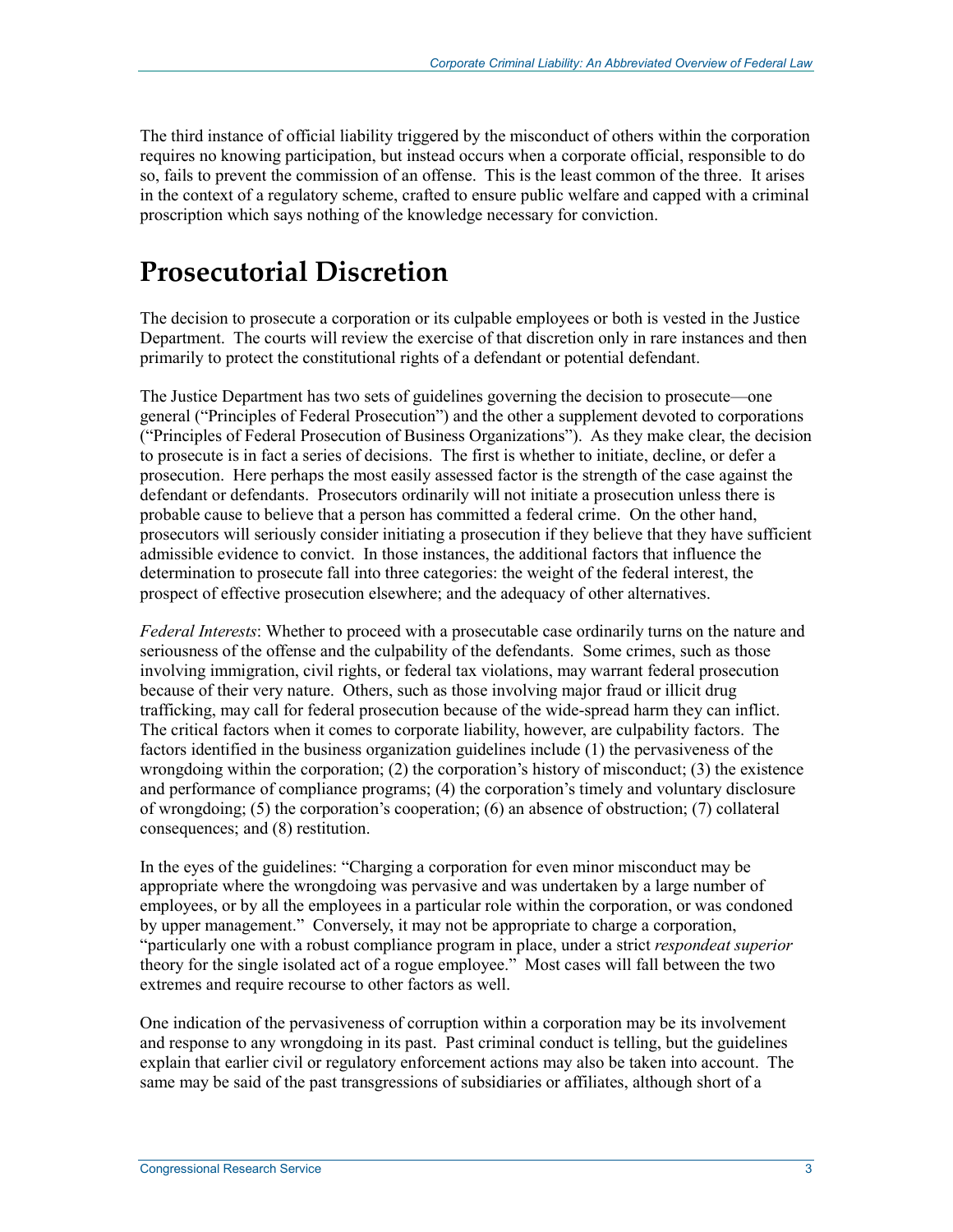corporate department for the commission of criminal offenses the presence of subsidiaries or other liability-limiting features of corporate structure are not considered dispositive.

As noted earlier, a corporation may be liable for employee misconduct even where it has warned its employees against committing the offense. However, both the guidelines and the U.S. Sentencing Commission's Sentencing Guidelines encourage compliance programs. While a mere "paper program" may be to little avail, a closely supervised, widely dispersed compliance program tailored to detect and prevent the offenses most likely to occur in the corporation's operational environment may have a real impact. An effective plan may reduce the chances of a prosecution and reduce the severity of the charges and any subsequent sentence should a prosecution occur.

The cooperative aspects of the guidelines are among its most controversial attributes. It may be thought unseemly for a corporation to profit from the misdeeds of an employee and then escape liability by turning its benefactor over to the authorities. Moreover, the lines between rewarding cooperation and punishing the assertion of constitutional and other legal rights are not easily drawn. The guidelines point out that the Justice "Department encourages corporations, as part of their compliance programs, to conduct internal investigations and to disclose the relevant facts to the appropriate authorities." This is only one of the guideline's cooperation directives. A second is the reminder that cooperation alone does not necessarily shield a corporation from prosecution. Earlier Justice Department policies relating to corporate cooperation with federal prosecutors came under fire because of concerns that they might interfere with the Sixth Amendment rights of corporations and corporate officials.

The guidelines now seek to still those concerns by emphasizing that "[w]hat the government seeks and needs to advance its legitimate (indeed, essential) law enforcement mission is not waiver of those [attorney-client and attorney work product] protections, but rather the facts known to the corporation about the putative criminal misconduct under review. In addition, while a corporation remains free to convey non-factual or 'core' attorney-client communications or work product—if and only if the corporation voluntarily chooses to do so—prosecutors should not ask for such waivers and are directed not to do so." By the same token, while corporate officials are not free to obstruct an investigation, the mere fact that a corporation pays the attorneys' fees of its officers or employees or enters into joint defense agreements will ordinarily not constitute obstruction. A corporation may also receive credit for agreeing to make victim restitution, disciplining offending employees, or addressing short-comings in its compliance program. Finally, a prosecutor may consider the adverse impact of a prosecution on innocent employees or shareholders.

*Prosecution Elsewhere*: The general guidelines remind prosecutors that prosecution in another jurisdiction may be more advantageous, particularly when the interests of the other jurisdiction are comparatively more substantial or the prospects of a more appropriate sentence are greater.

*Alternatives to Criminal Trial*: Prosecutors have several alternatives to criminal trial. They may accept a corporation's offer to plead guilty. They may defer prosecution of the corporation under a deferred prosecution agreement. They may accept a corporation's offer to sign a nonprosecution agreement, frequently with the intent to prosecute corporate officials or employees. They may elect to forgo prosecution in favor of civil sanctions. Finally, civil and regulatory sanctions may be available as an alternative or supplement. Whether prosecutors consider them appealing alternatives may depend in part on the severity of the misconduct and the severity of the sanctions. The factors the guidelines identify include "the strength of the regulatory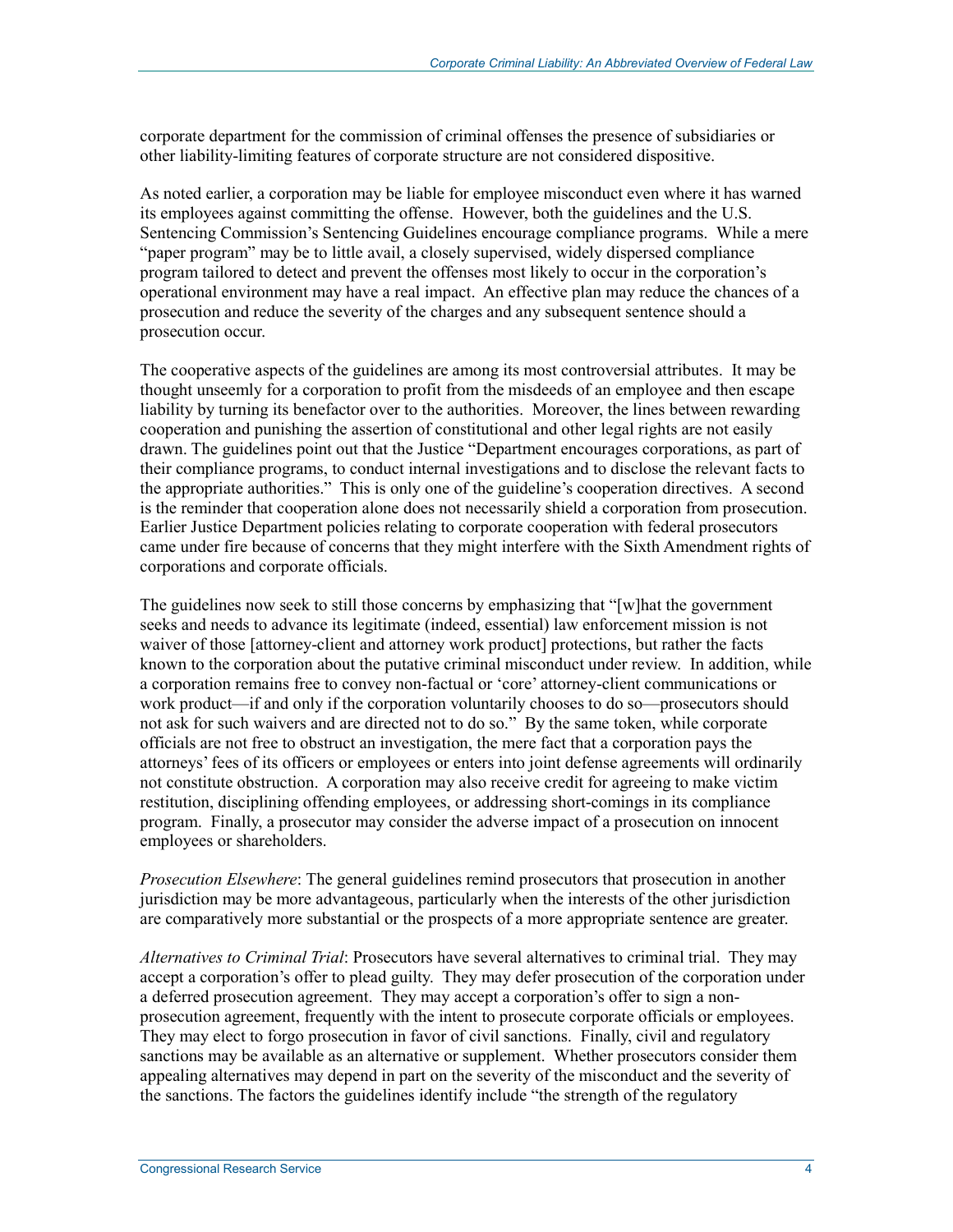authority's interest; the regulatory authority's ability and willingness to take effective enforcement action; and the probable sanction if the regulatory authority's enforcement action is upheld."

The guidelines address deferred prosecution and non-prosecution agreements primarily in their plea bargain instructions. As in the case of individuals, the guidelines remind prosecutors to include at least a basic statement of facts. In the case of government contractors, the guidelines prohibit prosecutors from "negotiat[ing] away an agency's right to debar or delist the corporate defendant." They also discourage agreements that shield individual corporate officers, employees, or agents from liability. Internal memoranda guide negotiation of agreements that feature the appointment of outside experts to serve as monitors of the corporation's continued good behavior.

## **Constitutional Rights**

During a criminal investigation and throughout the course of criminal proceedings, corporations and other legal entities enjoy many, but not all, of the constitutional rights implicated in the criminal investigation or prosecution of an individual.

*Ex Post Facto*: The Constitution's ex post facto clauses condemn retroactive criminal laws. In cases involving corporate defendants, federal courts have generally proceeded directly to an ex post facto analysis, without pausing to question whether the prohibition applies to such defendants.

*First Amendment*: The Supreme Court has stated often that corporations are entitled to First Amendment protections. "[I]n the context of political speech, the Government may [not] impose restrictions on certain disfavored speakers" be they individuals or corporations. Nor may corporations suffer content-based blanket proscriptions of their truthful speech when it relates to lawful commercial activity.

*Fourth Amendment*: The Fourth Amendment condemns unreasonable searches and seizures. Ordinarily, a government search or a seizure is unreasonable unless it is conducted pursuant to a warrant issued on the basis of probable cause. At the turn of the  $20<sup>th</sup>$  century, the Supreme Court acknowledged that corporations enjoyed the protection of the Fourth Amendment when faced with boundless government subpoenas. In later cases, it found the Fourth Amendment's commands had been breached when officers seized a company's records and ledgers, once without a warrant and once with an invalid warrant.

The extent of the Amendment's protection will often turn not upon the nature of the subject to the search entity but the nature of its activities and the government's purpose for the search or seizure. In a regulatory context, commercial activities, corporate or otherwise, may be subject to reasonable warrantless inspections or inquiries bereft of probable cause, under some circumstances. The courts continue to affirm, however, that corporate entities may claim Fourth Amendment protection in cases involving searches and seizures occurring on commercial premises but conducted in the course of a criminal investigation.

*Due Process*: Of the rights which the Fifth Amendment guarantees, two have been denied corporations. "[A] corporation has no Fifth Amendment privilege" against self-incrimination, nor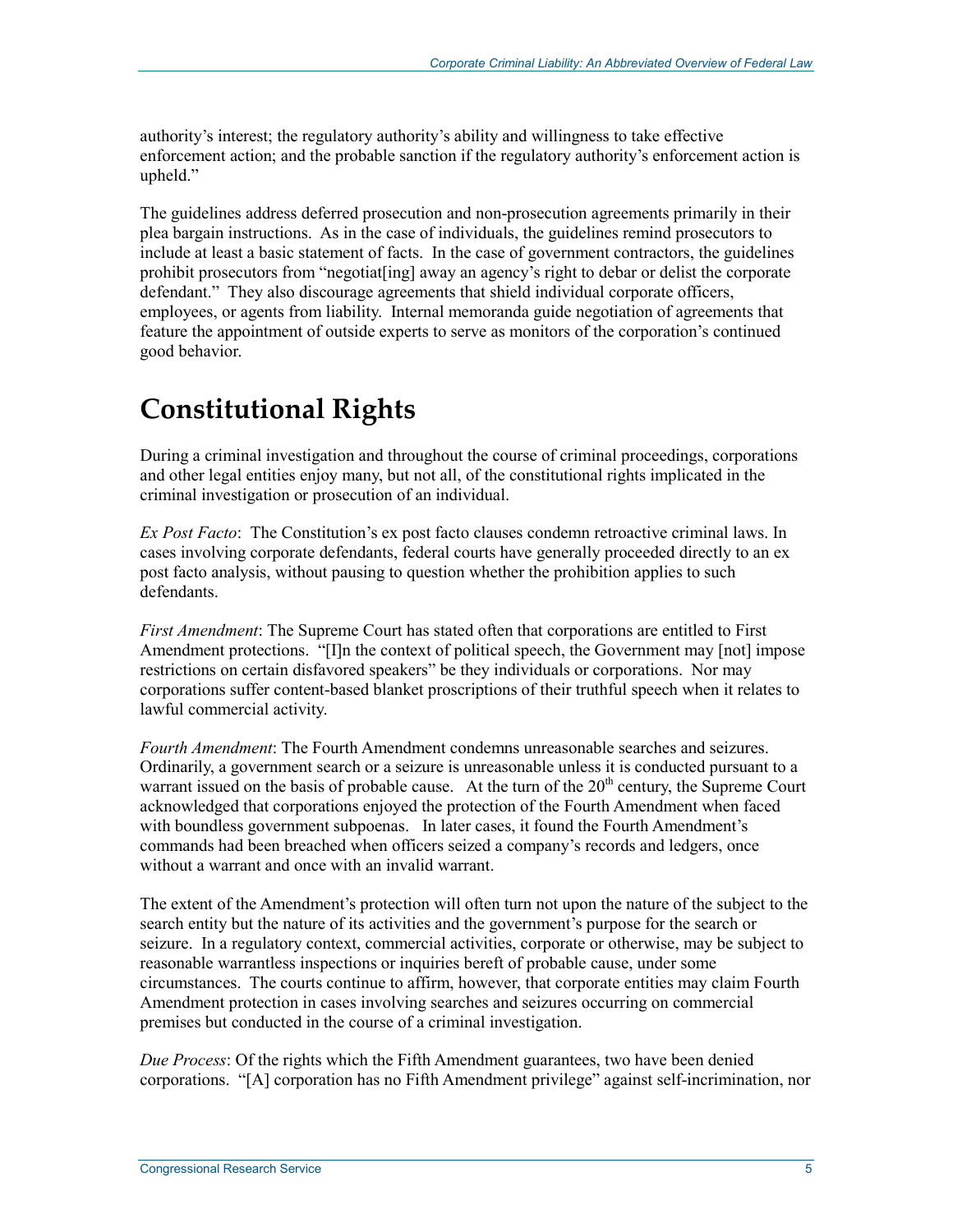does it have a right to grand jury indictment. Of the others, two—Due Process, and Double Jeopardy—have been said to protect corporations or have been construed to protect corporations.

The Fifth Amendment Due Process Clause limits the governmental prerogatives of the federal government. The Supreme Court has said long and often that a corporation is a "person" for purposes of the Fourteenth Amendment. Moreover, the courts have acknowledged the access of corporations to various due process rights, for example, the right to challenge a court's personal jurisdiction over them or "the right to be heard at a meaningful time and in a meaningful manner before being deprived of a protected interest in liberty or property." On the other hand, the Supreme Court has said that the states of the United States are not "persons" for Fifth Amendment Due Process Clause purposes. The lower federal courts have followed suit with observations that neither the political subdivisions of the states nor foreign governments are "persons" for purposes of the Due Process Clause.

*Double Jeopardy*: The circuit courts have concluded that corporations are entitled to Fifth Amendment protection against double jeopardy. In addition, the Supreme Court has upheld a corporation's double jeopardy challenge without recognizing the right in so many words.

*Sixth Amendment*: The Sixth Amendment guarantees anyone accused of a federal crime several rights: the right to notice of the charges, to the assistance of counsel, to a public and speedy trial before a jury where the crime occurred, to call witnesses, and to confront his accusers. The text implies the rights are available to anyone, corporate or otherwise, accused of a crime.

A corporation accused of a crime has the right to the assistance of counsel in its defense. A corporation, however, is not entitled to appointment of counsel at public expense to represent it.

The Sixth Amendment assures the accused that he will be "informed of the nature and cause of the accusation." Rule 7(c)(1) of the Federal Rules of Criminal Procedure carries forward the assurance regardless of whether the accused is charged by indictment or information.

In the presence of prejudicial pre-trial publicity or inflamed public sentiment, the right to a public trial may conflict with an accused's Fifth Amendment due process right to a fair trial and his Sixth Amendment right to trial by an impartial jury. Moreover, "the public trial right extends beyond the accused and can be invoked under the First Amendment."

The courts use a balancing test to determine whether an accused has been denied his right to a speedy trial. The analysis consists of weighing "the length of [the] delay, the reason for the delay, the defendant's assertion of his right, and [the extent] of prejudice to the defendant [caused by the delay]." The courts have used this constitutional analysis when the accused is a corporation. It is in this context, that the corporate right to a public trial is most often asserted.

The Sixth Amendment assures an accused of the right to a jury in serious criminal cases. In three cases involving legal entities—two labor unions and a corporation—the Supreme Court made it clear that an accused facing a substantial criminal fine has the right to a jury trial.

By virtue of the Sixth Amendment and Article III, all federal criminal trials must be held in the state and judicial district in which the crime occurs. The venue standards which the courts use for individuals and for corporations are the same.

The accused in a criminal proceeding enjoys the rights under the Sixth Amendment "to be confronted with the witnesses against [and] to have compulsory process for obtaining witnesses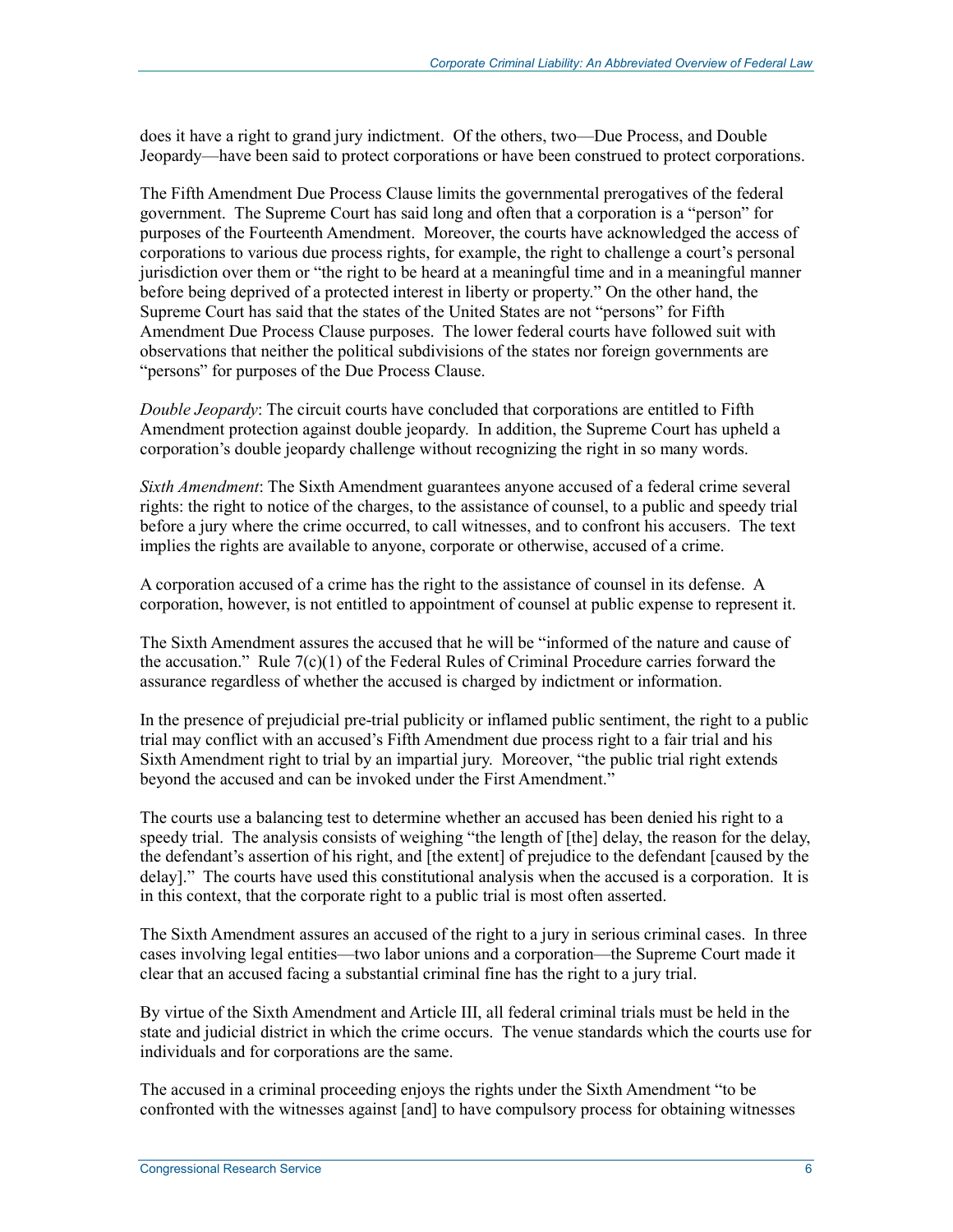in his favor." The right to confrontation includes the instruction that "testimonial statements of witnesses absent from trial can be admitted only where the declarant is unavailable, and only where the defendant has had a prior opportunity to cross-examine. Under the right to compulsory process "at a minimum, ... criminal defendants have the right to the government's assistance in compelling the attendance of favorable witnesses at trial and right to put before the jury evidence that might influence the determination of guilt." The rights ensure the integrity of the criminal fact-finding process. The sparse case law suggests they are available to corporations.

*Eighth Amendment*: The Eighth Amendment states that excessive fines may not be imposed. A fine is excessive if it is grossly disproportionate to gravity of the crime for which the defendant was convicted. A few courts avoid the question by noting that the Supreme Court has never decided whether the Eighth Amendment applies to corporations. Others have ruled against corporations on the merits.

## **Sentencing Guidelines**

Corporations cannot be incarcerated. Otherwise, corporations and individuals face many of the same consequences following conviction. Corporations can be fined. They can be placed on probation. They can be ordered to pay restitution. Their property can be confiscated. They can be barred from engaging in various types of commercial activity.

Corporations and individuals alike are sentenced in the shadow of the federal Sentencing Guidelines. Federal courts must begin the sentencing process for felonies or class A misdemeanors with a calculation of the sentencing ranges recommended by the Sentencing Guidelines. When they impose sentence, they must consider the recommendation along with the factors prescribed in 18 U.S.C. 3553(a). Appellate courts review the sentences imposed on an abuse of discretion standard and will overturn lower court sentences that are procedurally or substantively unreasonable. A sentence is procedurally unreasonable when the sentencing court fails to correctly identify and apply the appropriate Sentencing Guidelines' recommended sentencing range. A sentence is substantively unreasonable when it is unduly harsh or unduly lenient or otherwise inexpedient.

The Sentencing Guidelines for organizations measure punishment according to the seriousness of the offense as well as the defendant's culpability and history of misconduct. On the other hand, they reward self-disclosure, cooperation, restitution, and preventive measures. The Guidelines supply special corporate sentencing directions for fines, probation, forfeiture, special assessments, and remedial sanctions.

*Fines*: The corporate fine Guidelines begin with the premise that a totally corrupt corporation should be fined out of existence, if the statutory maximum permits. A corporation operated for criminal purposes or by criminal means should be fined at a level sufficient to strip it of all of its assets. On the other hand, a fine need not be imposed at all, if it would render full victim restitution impossible.

Otherwise, corporations face different fine standards depending upon the offense of conviction. In chapter 8C, the Guidelines set specific standards for crimes with a commercial flavor antitrust, smuggling, and gambling offenses, for instance. The Sentencing Commission explicitly declined to promulgate special corporate fine standards for other offenses. Instead, corporate fines for such offenses are governed by two general statutory sentencing provisions. One, §3571,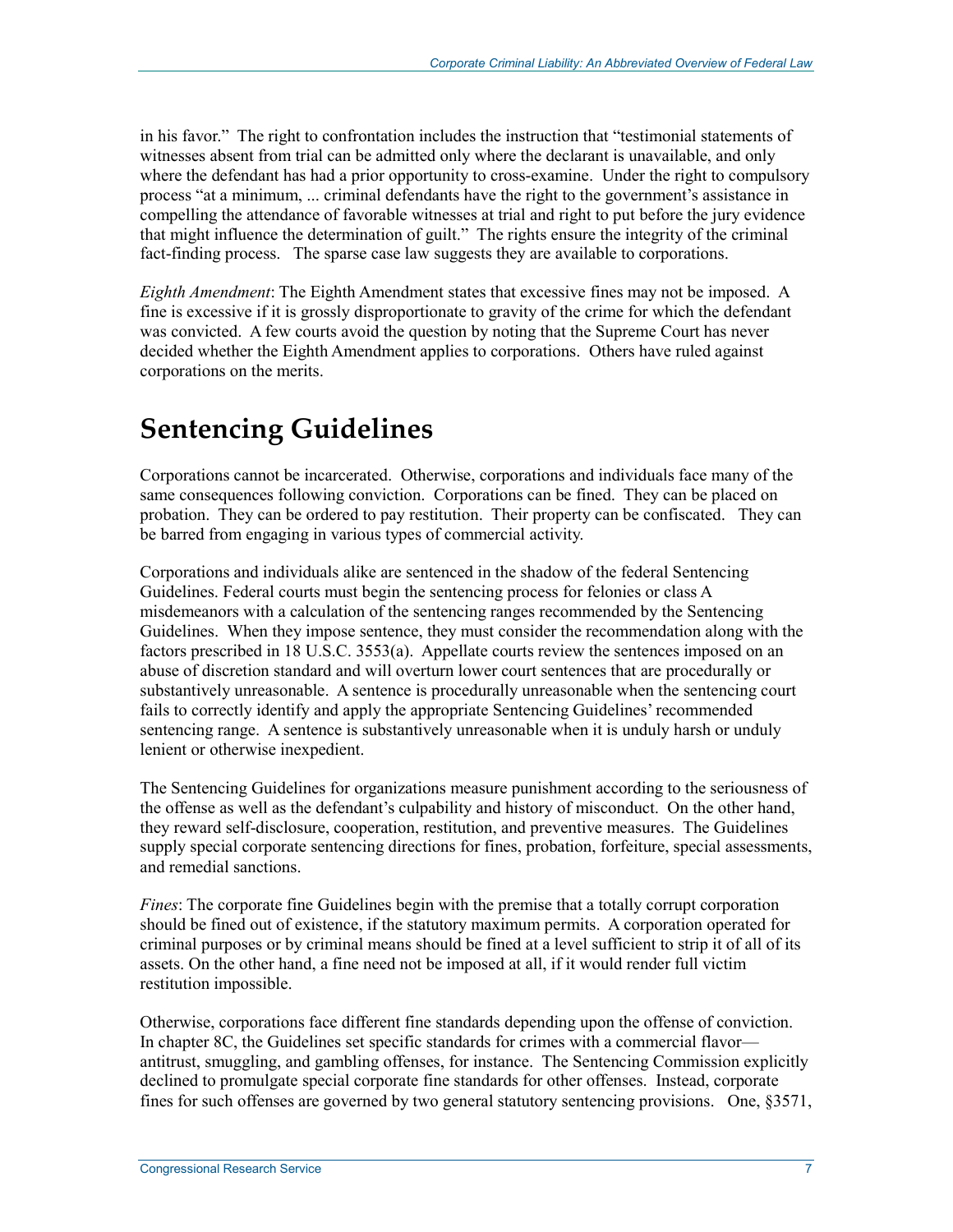sets the permissible maximum amount for any fine. The other, §3553, outlines the sentencing factors and procedures applicable to both individuals and corporations. The limited case law suggests that sentencing courts may disregard the Guidelines completely in the case of a corporation convicted of one of these other offenses.

For the offense to which Chapter 8C's fine provisions apply, a sentencing court must begin by deciding whether the defendant entity is able to pay a fine. If so, the amount of an organization's fine is determined by the applicable offense level and the level of its culpability. An organization's offense level is calculated in the same manner as an offense level for an individual but without the adjustments for things like vulnerability of the victim or role in the offense. Unless the amount of gain or loss associated with the offense is greater, the organization's base fine is pegged at one of 33 levels corresponding to its offense level—from \$5,000 for an offense level of 6 or less to \$72.5 million for an offense level of 38 or more.

The applicable fine range is then ascertained by multiplying the amount assigned to the offense level by minimum and maximum factors determined by the corporation's culpability score. A corporation's score sheet begins at 5. Points are added or subtracted to reflect greater or less culpability. The lowest culpability score merits a range ascertained by multiplying the offense level amount by .05 (setting the bottom of the range) and 0.2 (setting the top). Conversely, the highest culpability score merits a range ascertained by multiplying the offense level amount by 2.0 (setting the bottom of the range) and 4.0 (setting the top).

The Guidelines then identify 11 factors to be considered when deciding where within the applicable range a corporation ought to be fined. The absence of an effective ethics and compliance program is perhaps the most distinctive factor on the list. The Guidelines also identify a number of circumstances that may require or argue for a fine outside of the recommended range. First, the sentence imposed must conform to statutory requirements. Thus, applicable statutory maximums or minimums trump any conflicting Guideline sentencing range boundaries. Second, the sentencing process may leave the corporation with the windfall from its misconduct. Consequently, the Guidelines recommend that the fine level be set so as to disgorge any illegally gotten gains that would otherwise be left to a corporation after the payment of its fine, compliance with the restitution order, or other remedial costs. On the other side, a fine below the recommended range should be imposed when necessary to permit restitution or may be below that range when the corporation will be unable to pay a higher fine even on an installment basis. A below-range corporate fine may also be fitting in light of individual fines imposed upon the owners of a closely held corporation.

The Guidelines supply several examples of when a fine outside the recommended range might be considered. A fine above the range (referred to as upward departures) may be warranted when: (1) the offense resulted in a risk of death or serious bodily injury; (2) the offense constituted a threat to national security; (3) the offense presented a threat to the environment; (4) the offense presented a threat to the market; (5) the offense involved official corruption; (6) appropriate to offset reductions attributable to compliance programs; and (7) the corporation's culpability score exceeds the limit for additional multipliers.

Departures below the range (referred to as downward departures) may be warranted when: (1) the corporation provides substantial assistance to authorities; (2) the corporation is a public entity, for example, a local governmental agency; (3) the corporation's beneficiaries (other than stockholders) are also victims of the offense; and (4) the corporation's remedial cost far exceed its gains from the misconduct.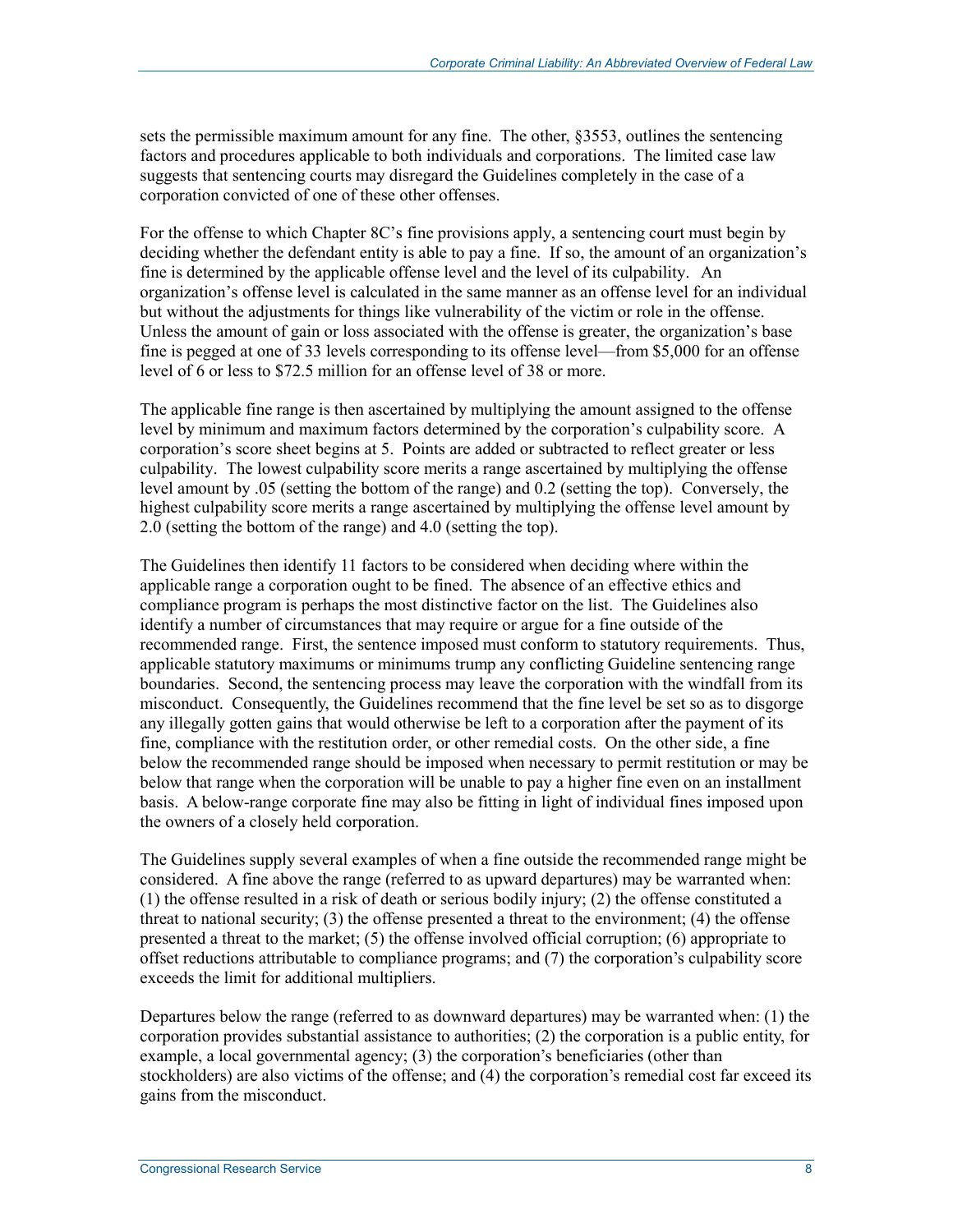*Probation*: Corporations convicted of a federal crime must be placed on probation, if the court elects not to fine them. If they are fined, the court may also sentence them to probation. The court may impose a probationary term of no more than five years. In the case of felony convictions, the term must be for at least one year.

The Guidelines call for probation as a means of ensuring that convicted corporations comply with their obligations to pay a fine or special assessment, make restitution, establish a compliance program, perform community service, or comply with the court's remedial orders. They also find probation appropriate when

- the organization committed the offense within five years of a prior similar conviction;
- a senior corporate official involved in the offense within five years was involved in a prior similar offense;
- necessary to reduce the risk of future criminal misconduct on the part of the corporation; or
- necessary in order to comply with the sentencing directives of 18 U.S.C.  $3553(a)(2)$ , that is, the need to
	- reflect the seriousness of the offense, promote respect for the law, and provide just punishment,
	- afford adequate deterrence,
	- protect the public, and
	- effectively provide for offender training, care, and correctional treatment.

The only mandatory condition of corporate probation is a requirement that the corporation not engage in any further criminal conduct. The array of discretionary probationary conditions under the Guidelines includes requirements that the corporation:

- publicize its conviction at its own expense;
- establish and maintain a compliance program;
- notify its employees and shareholders of its offense and compliance program;
- notify or periodically report to the court or the probation service on its finances, compliance program, or involvement in government investigations or proceedings;
- undergo periodic audits at its own expense; or
- make periodic restitution or fine payments.

In addition, a sentencing court remains free to impose any probationary condition that is reasonably necessary and related to the considerations prescribed for sentencing generally under 18 U.S.C. 3553(a), (b)(2). In response to a corporation's failure to comply with the conditions of its probation, a court may resentence the corporation, extend the term of its probationary period, or impose additional probationary conditions.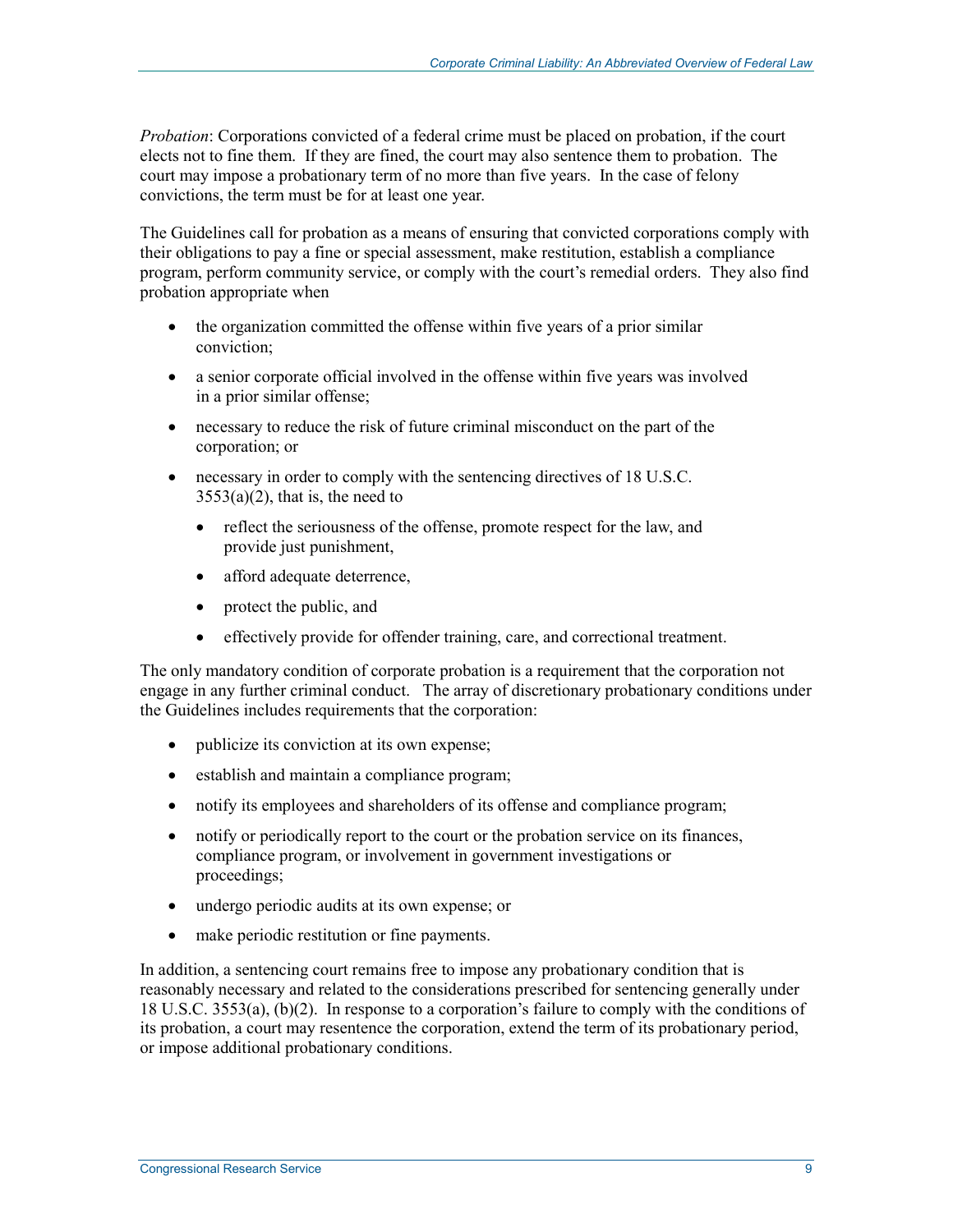*Special Assessments*: Corporations are subject to a special assessment upon conviction at a rate of \$400 for each felony count, \$125 for class A misdemeanor count, \$50 for each class B misdemeanor count, and \$25 for each class C or infraction count.

#### **Restitution, Compliance Programs, and Other Remedial Sentences**

*Restitution*: Restitution is required when a defendant has been convicted of any of several offenses such as: (1) a crime of violence; (2) a crime against property including fraud; (3) sexual abuse; (4) child pornography; (5) copyright and trademark infringement; (6) production of methamphetamines; or (7) human trafficking. The court may order restitution when a corporation is convicted of a crime under title 18 of the U.S. Code for which mandatory restitution is not required or one of various Controlled Substance Act offenses. In the absence of other specific authority, the court may order restitution also as a condition of probation or pursuant to a plea bargain.

*Compliance Programs*: The Guidelines' effective compliance and ethics program features are perhaps its most well-known corporate component. A corporation that lacks such a program is likely to have one imposed at sentencing or pursuant to a plea bargain. As noted earlier, a corporation that has one is likely to fare better during the investigation, bargaining, and sentencing phases of a criminal case. The Guidelines envision programs that promote an ethical and law-abiding culture within a corporation and that are calculated to identify and prevent criminal misconduct within the corporation. The elements of such a program consist of the following: (1) An established set of standards and procedures designed to detect and prevent criminal misconduct. (2) Senior management involvement in the program including its day to day operations. (3) Minimizing the operation participation of those previously ethically challenged. (4) Training corporate employees and agents. (5) Monitoring, auditing, and evaluating the program. (6) Encouraging and rewarding performance consistent with the program's goals; and disciplining inconsistent conduct. (7) Responding appropriately to the discovery of in-house criminal conduct.

*Community Service*: The Guidelines provide that a corporation may be sentenced to perform community service related to the harm caused by its offense as a probationary condition as long as the corporation has skills, facilities, or knowledge particularly suited to task. Otherwise, it suggests that fines or other monetary sanctions may be more appropriate and that service unrelated to harm caused by the offense is not consistent with the Guideline.

*Other Remedial Orders*: The court may impose other probationary conditions that address the harm caused or to be caused by the corporation's crime, including in cases of substantial anticipated future harm the creation of a trust fund.

#### **Forfeiture**

Forfeiture, the confiscation of property as a consequence of its relation to a criminal offense, is a creature of statute. Some forfeiture statutes are remedial, some punitive, and some serve both purposes. The Guidelines confirm that the property of a corporation is no less subject to confiscation than the property of an individual.